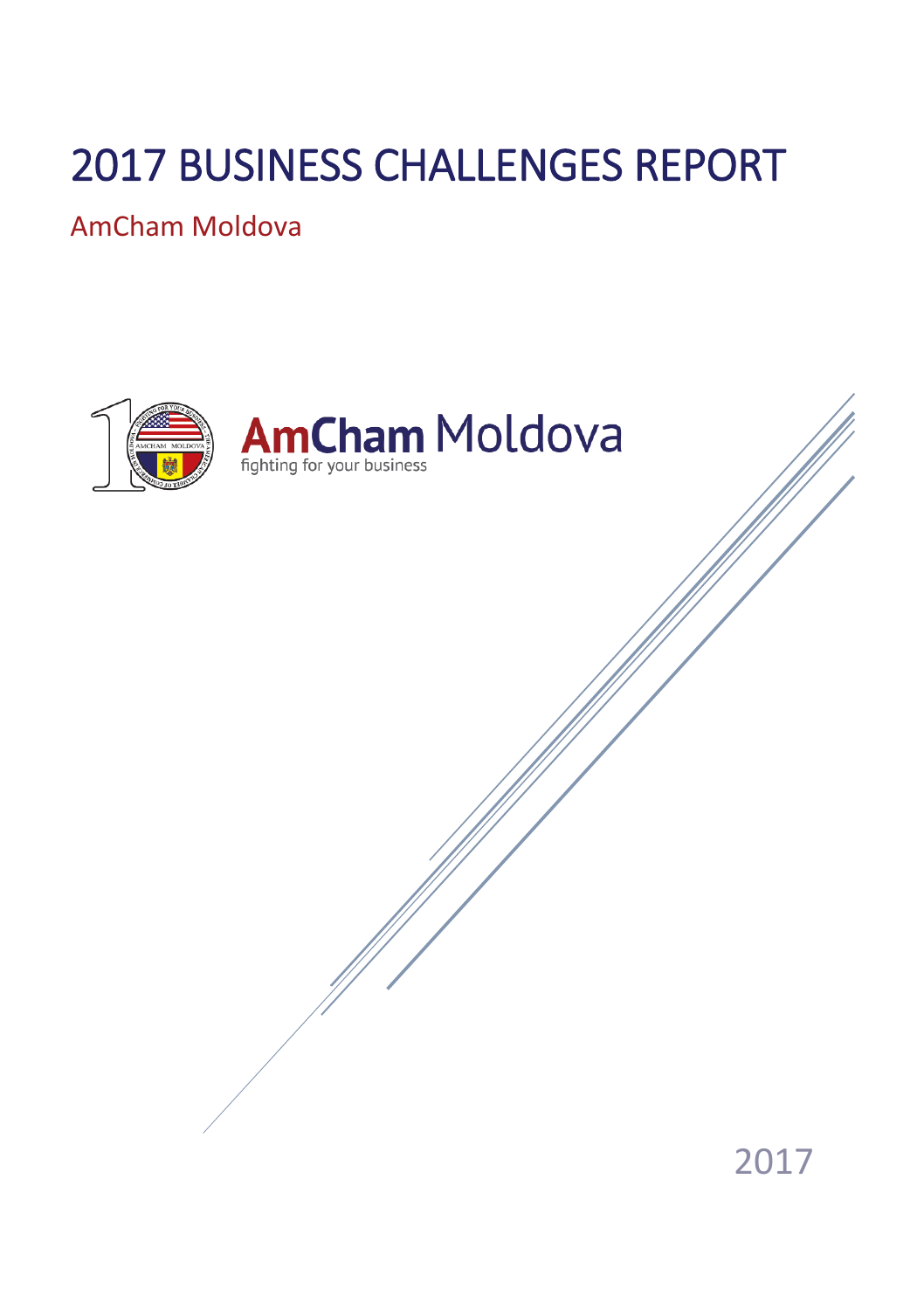

The American Chamber of Commerce in Moldova comprises a wide range of companies representing more than 30 industries with investments coming from 22 countries. This allows AmCham to gather data on the best business regulatory practices worldwide, to process the information in the local context and afterwards to come up with recommendations to address the challenges of the business community.

AmCham Moldova advocacy agenda is shaped by the concerns and needs of our member companies, strongly correlated to the EU-Moldova Association Agreement Implementation Agenda.

The advocacy activities are performed mainly within two flows: (i) bringing investment and business issues into the spotlight of the Moldovan public authorities; (ii) coming up with commentaries and recommendations on the drafts of business regulations proposed for public consultations.

Through committees' work and individual member meetings, AmCham Moldova develops policy positions on issues affecting the business community at large.

**2017 Business Challenges Report** is aimed at inventorying the main constraints that foreign and domestic enterprises are reporting. The issues highlighted in this report constitute key priorities within the AmCham current advocacy agenda.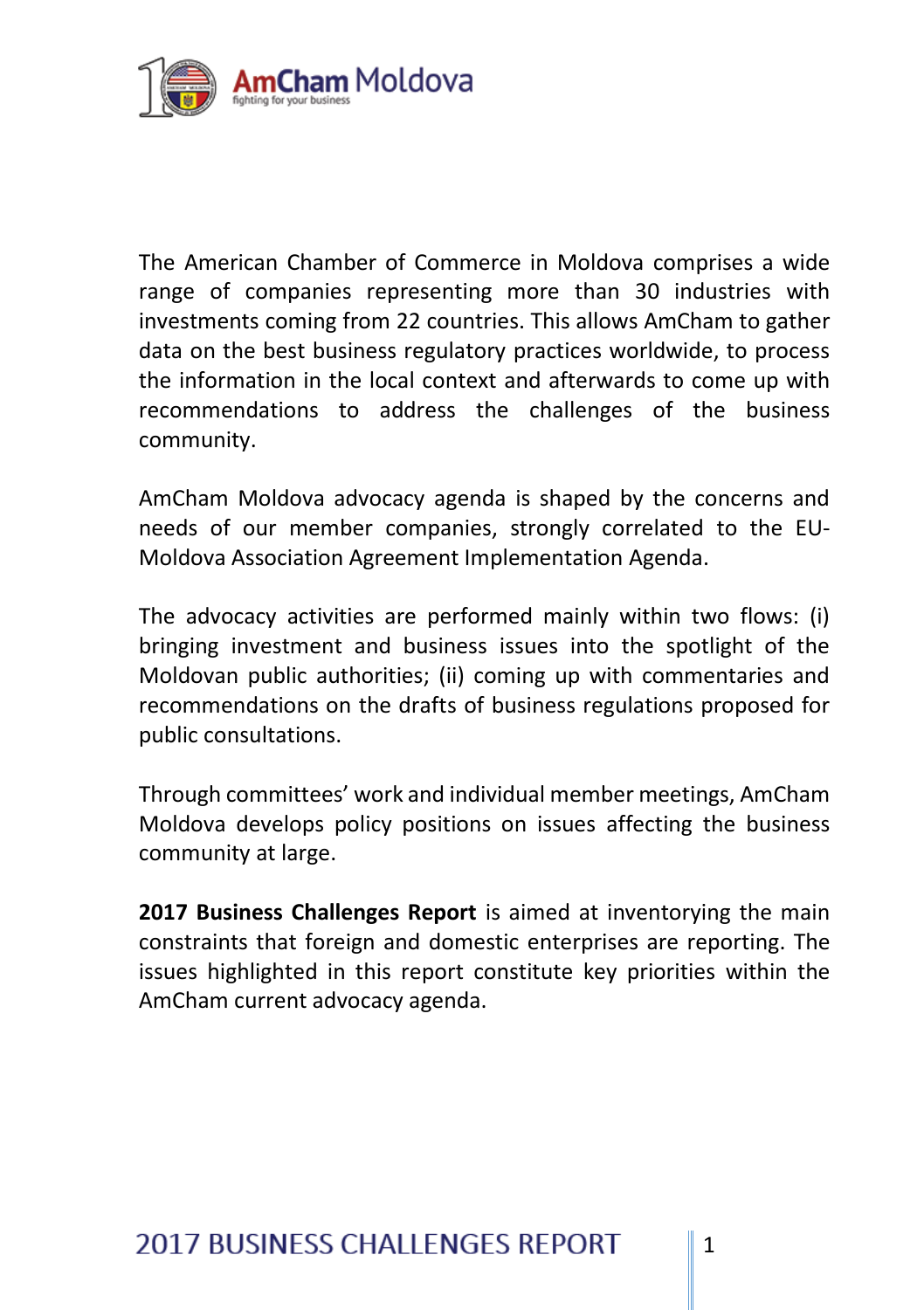

### **I. INVESTMENT CLIMATE FUNDAMENTALS**

- **Corruption**
- **Rule of law**
- **•** Shadow economy
- **Business regulatory environment predictability**
- **Rapid pace of reform**
- **Infrastructure**

#### **II. BUSINESS FUNDAMENTALS**

- **Regulatory policy**
- **Tax policy**
- **Labor market and education regulations**
- **Competition policy**
- **Customs policy**
- **Personal data protection policy**
- **Environmental policy**

#### **III. SECTOR PERSPECTIVE**

- **Financial** 
	- Banking
	- **Insurance**
	- Microfinance
	- Leasing
- **Healthcare**
	- Pharma
	- Private healthcare services

2

- **Food safety**
- **Energy**

# **2017 BUSINESS CHALLENGES REPORT**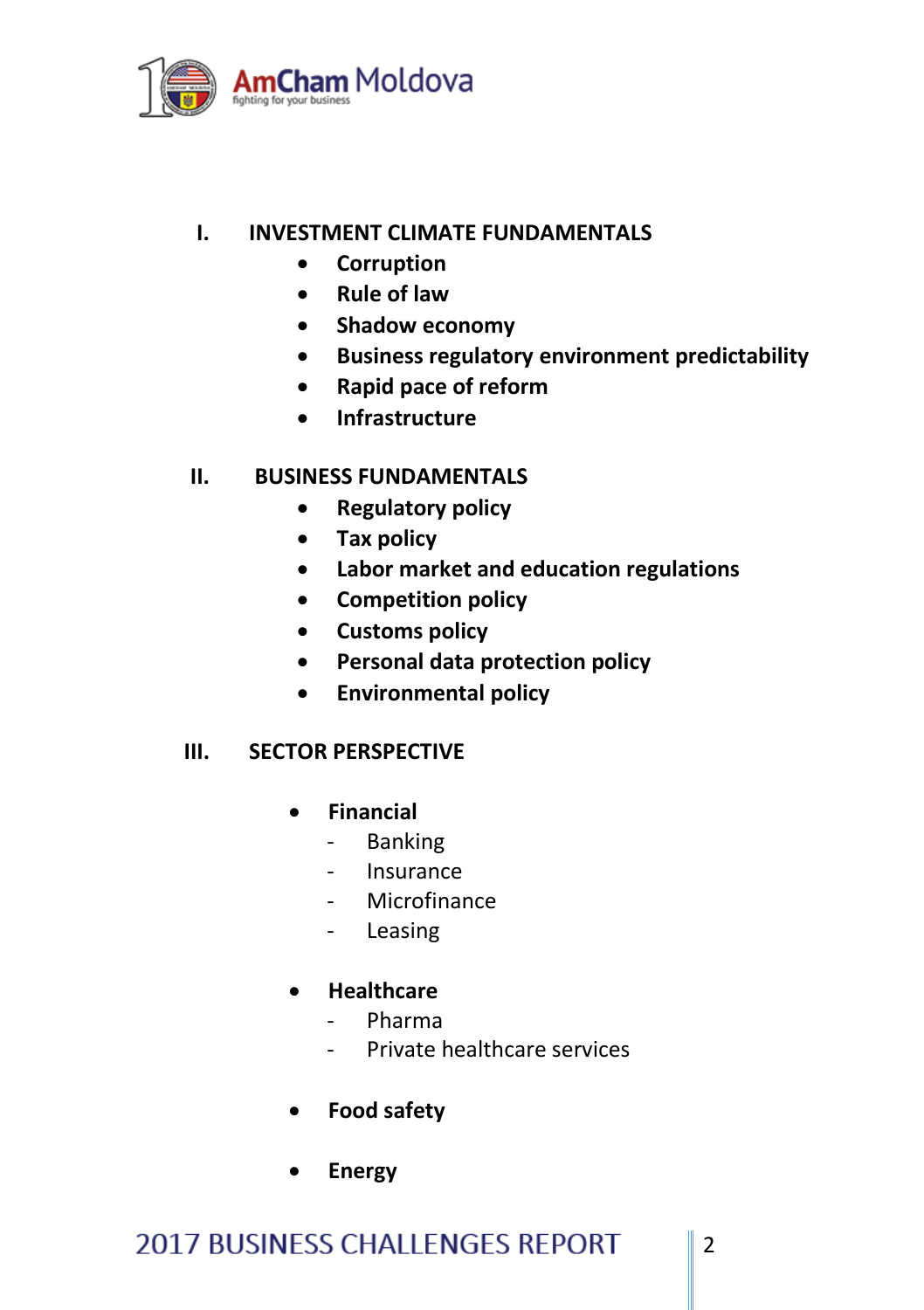

# **I. INVESTMENT CLIMATE FUNDAMENTALS**

The strong consensus among the private sector is that **corruption** remains to be a widespread phenomenon infiltrated in all public authorities delivering services to business. It shatters the **rule of law** and thus hampers the effective application of Moldovan laws, and fails to protect the legitimate rights of entrepreneurs. It also destroys the level playing field both within and across industries, by inequitable application of the law to all companies.

A particular issue is the deficient tax collection within the **shadow economy**. Other than the harmful effect on the state budget, this practice encourages unfair competition within the business community resulting in burdening clean companies and investors to pay a disproportionately high amount of taxes.

**Business regulatory environment predictability** is of a paramount importance for attracting investments, but also to maintain existing investments in the long run. Actions, such as: last minute decisions on postponement of entrance into force of the law on renewable energy sources, the exclusion of the ceiling for the individual contribution to social insurance, exclusion of key provisions from the waste management legislation, diminish investors' trust in national public authorities.

On the other hand, the **rapid pace of reforms**, dictated by the EU Association Agenda, requires business to allocate human and capital resources to adjust their business operations in compliance with the new requirements, rather than focus on growth.

These deficiencies are amplified by an inadequate physical **infrastructure.** Poor roads and difficult access to public utilities are being identified across a range of industries, especially those involved in manufacturing and cross-border trade. Although the density of roads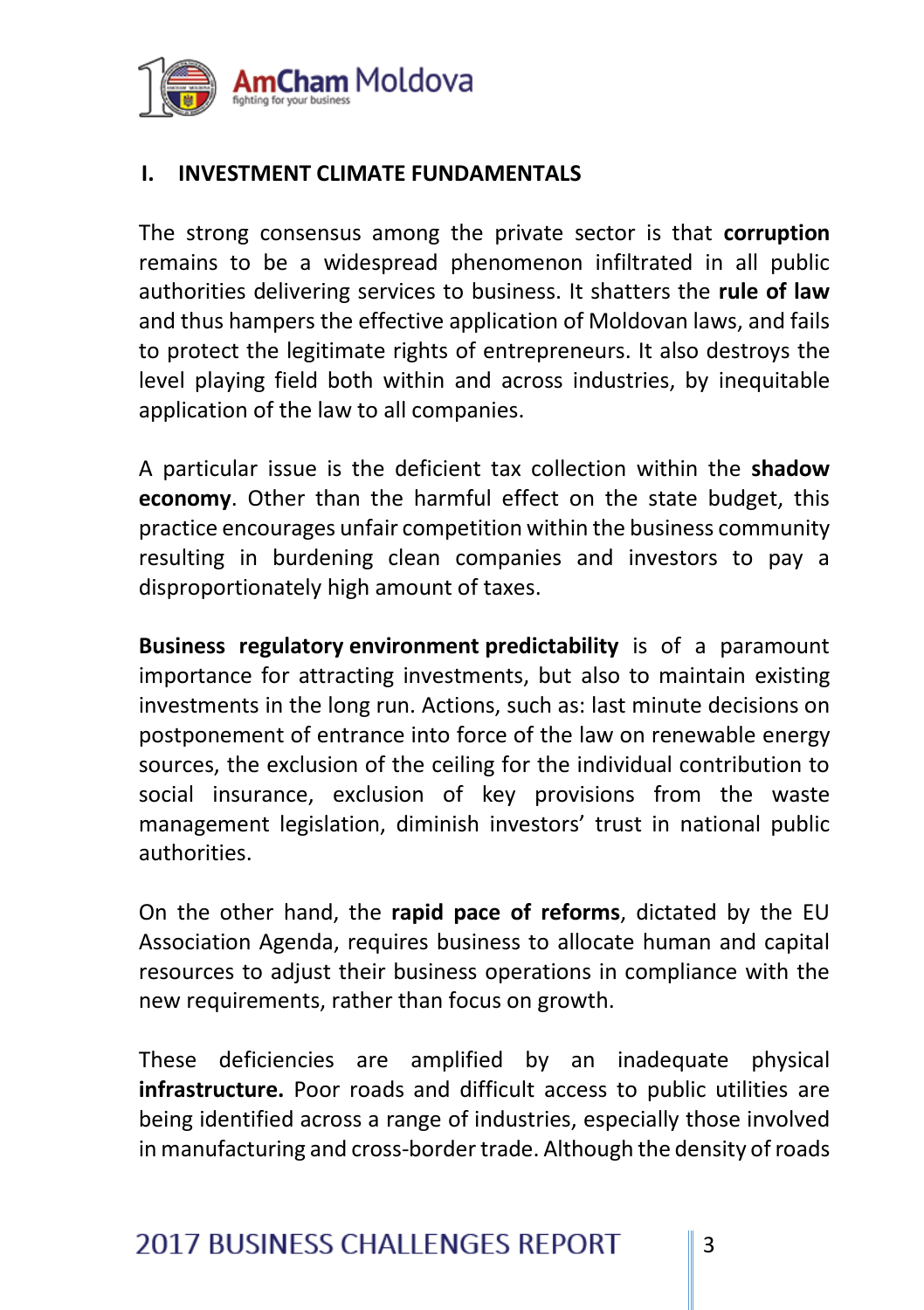

is considered acceptable, their quality is still poor, resulting in significant transport repair costs and delays in deliveries. In addition, a deficient customs' posts infrastructure is also considered as an obstacle for streamlining external trade.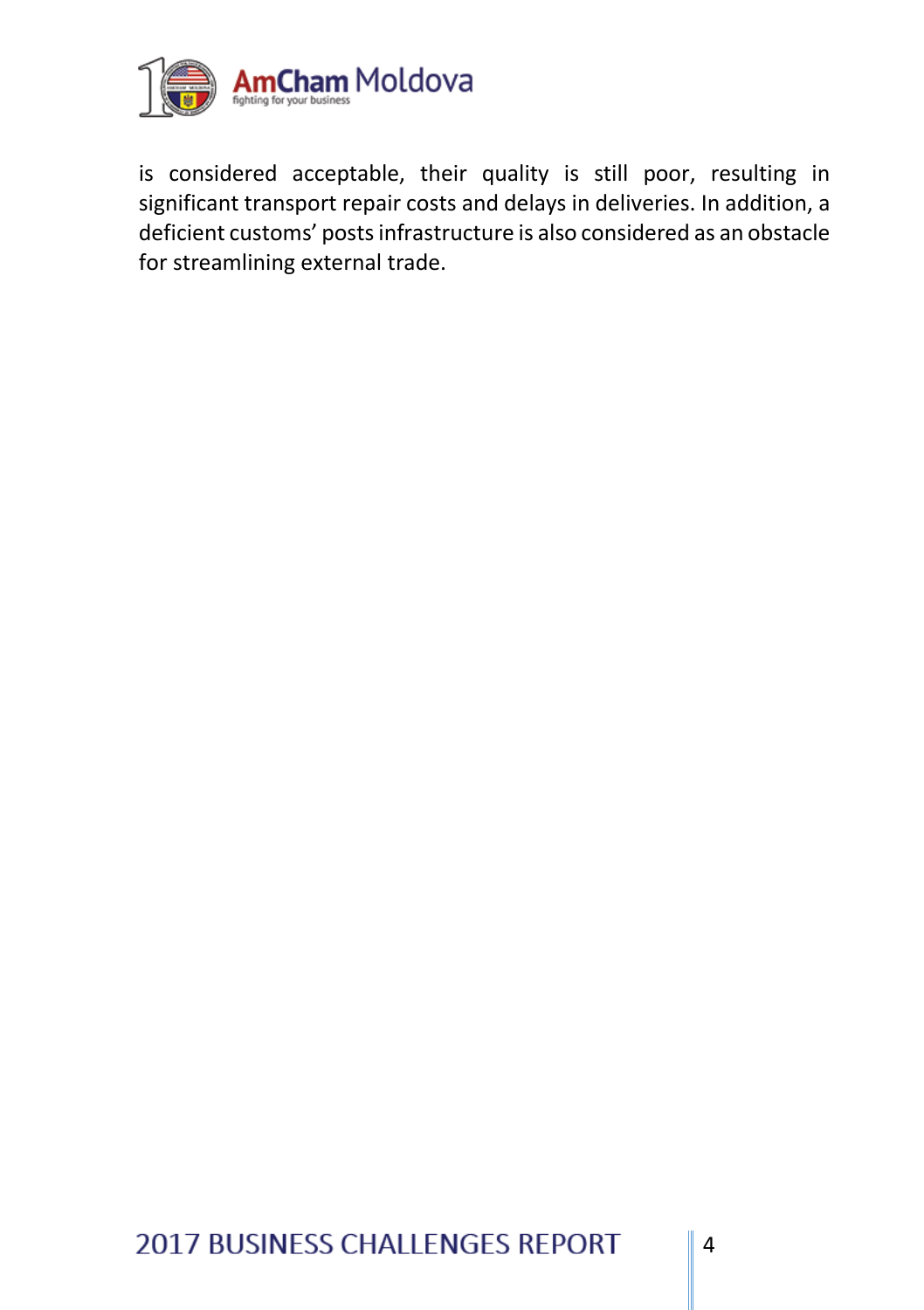

# **II. BUSINESS FUNDAMENTALS**

# **Regulatory policy**

The main constraints to private sector growth stem from difficulties posed by business regulations.

Unfortunately, **many important pieces of legislation are not preceded by genuine impact analysis**, based on statistical data and projections, despite a specific legal requirement in this regard.

Moreover, companies are struggling with meeting over-bureaucratic administrative requirements that do not derive from officially published normative acts, but are nevertheless enforced by public authorities.

The existence of cumbersome, and, at times, unpredictable and nontransparent procedures of getting permits, authorizations, licenses, and other documents required by Moldovan authorities for an enterprise to do business, imposes additional pressure on businesses. Therefore, AmCham continuously strives to improve and simplify the legal framework governing the issuance of permissive documents, by militating for one-stop shop procedures, electronic services, and elimination of redundant or duplicative authorizations.

# **Tax policy**

AmCham members consider crucial to streamline, systematize and harmonize tax legislation through the development and adoption of a new Tax Code.

AmCham Tax Committee stays actively involved with Ministry of Finance for yearly review of Tax & Customs Policy to ensure predictability, transparency, safety, and clarity of various business operations taxation.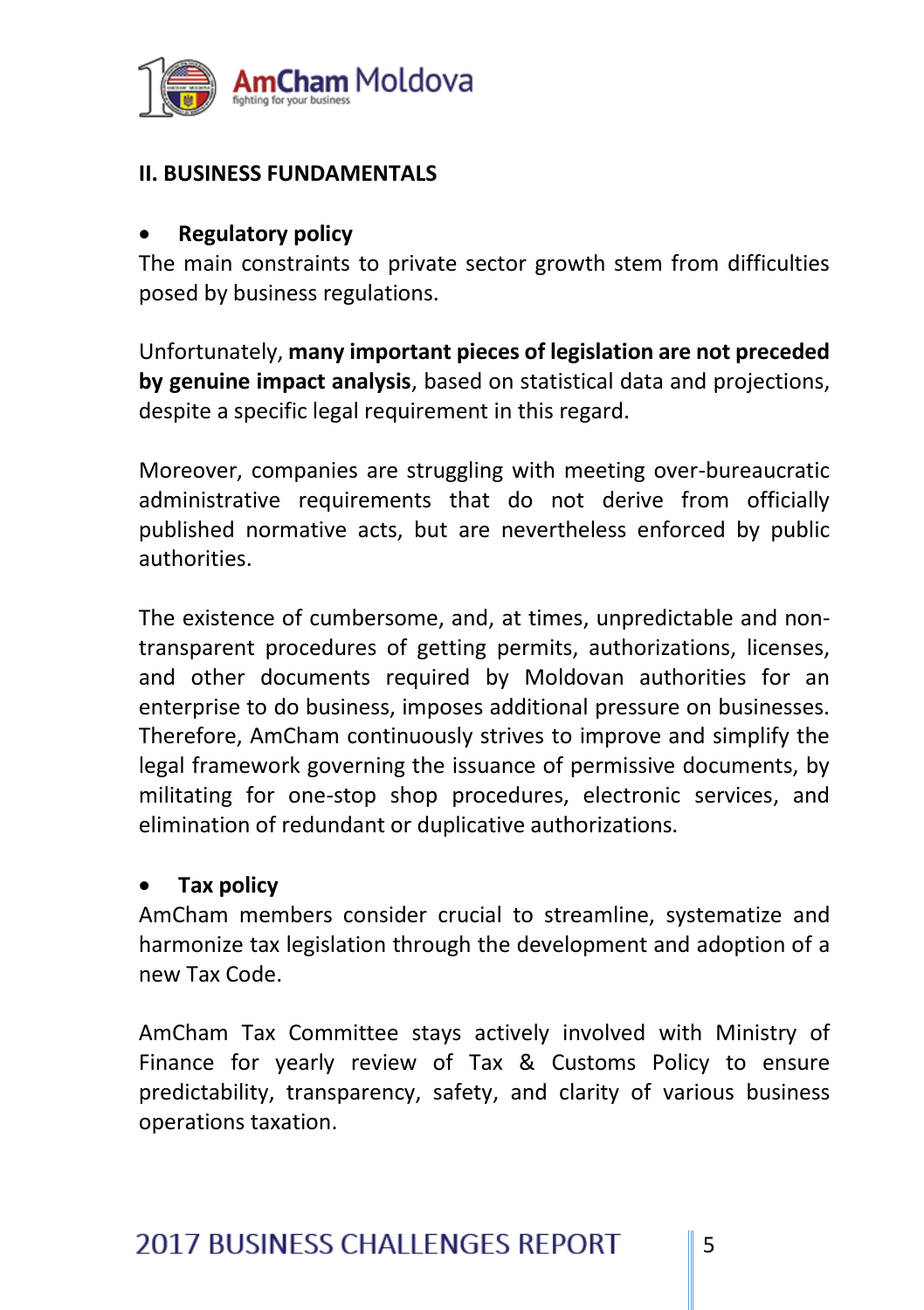

AmCham is an active promoter of policy initiatives that aims at improving Moldovan business climate for job creation and economic growth. Thus, AmCham saluted and supported lately: i) the initiative of implementation in Moldova of meal tickets; ii) the implementation of individual anticipated fiscal solution; iii) special taxation regime for unqualified seasonal workers; iv) implementation of deferred customs duties payment; and, of course AmCham saluted and contributed to Government efforts to simplify reporting procedures.

In the same time, AmCham membership is highly concerned about and actively opposes to such initiatives as: i) exclusion of ceiling for individual contribution for social insurance; ii) increase of withdrawal tax on goods procured from natural persons; iii) unexpected increase of the tax imposed on various packages; iv) latest initiative to impose a tax of 1,5% on all services rendered by communication companies.

# **Labor market and education regulations**

AmCham members continue to signal the need to modernize labor legislation, reduce the bureaucratic burden imposed on employers and transpose best international practices.

The main problems include (i) excessively long parental leaves, (ii) extensive involvement from labor unions in the activity of enterprises, (iii) unduly rigid grounds for contract termination, (iv) restrictions on determined duration contracts, (v) prohibition on trial periods for young specialists. The administrative burden imposed on employers is amplified by the large amount of mandatory documentation and reporting obligations, which need to be optimized for purposes of eliminating redundant or duplicative requirements.

The negative effects of such an interventionist regulatory approach are exacerbated by the current situation on the national labor market, in particular the scarcity of qualified human resources.

# **2017 BUSINESS CHALLENGES REPORT**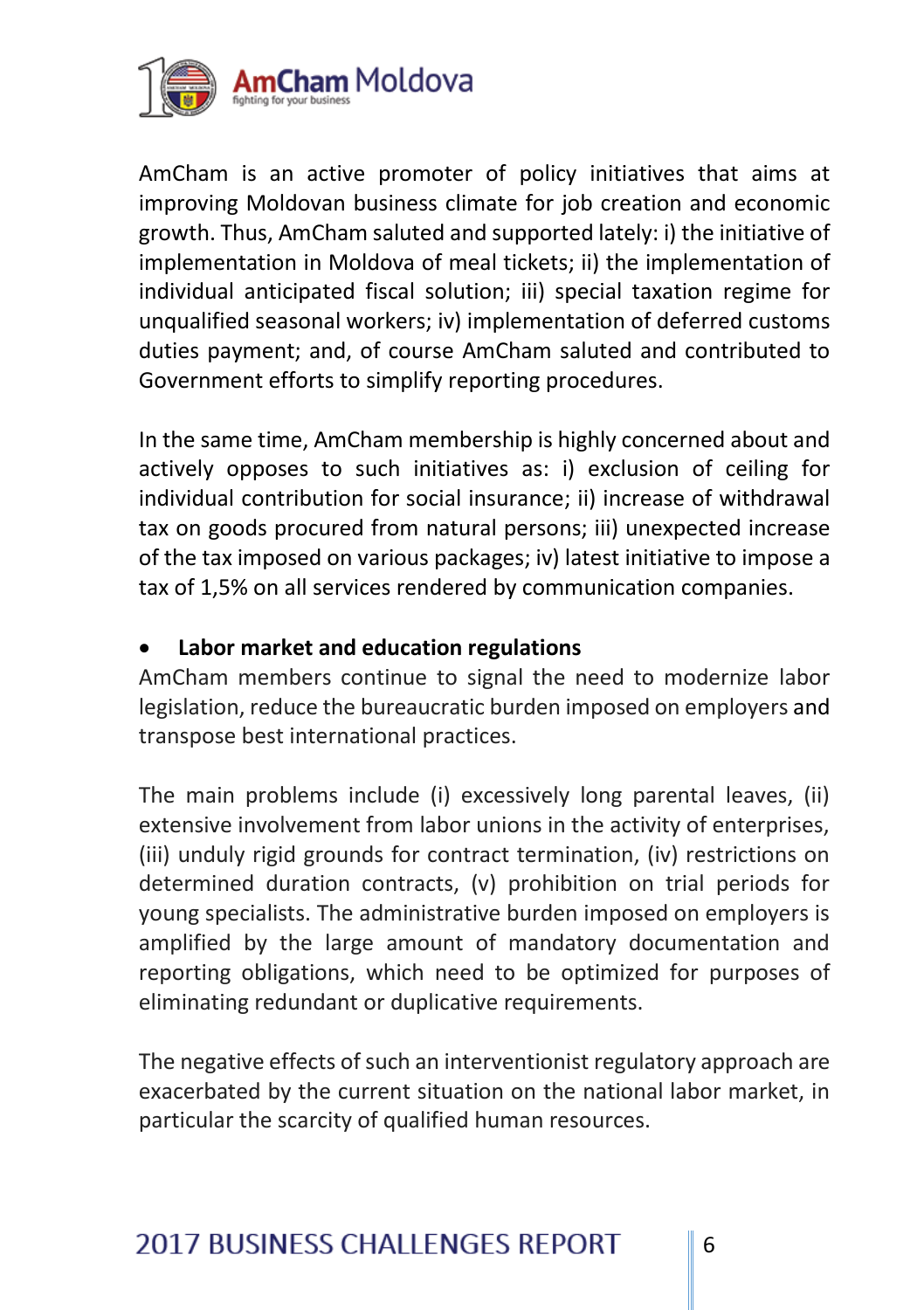

Although these are long-standing issues, AmCham's efforts on labor reform have intensified due to the openness of the Government to, on one hand, amend the existing labor legislation, and on the other hand, to draft a new Labor Code as a long-term objective.

A draft law amending the national Labor Code had been finally approved by the Parliament this summer and AmCham had been an active participant of the whole afferent legislative process.

Besides the effort of improving the Labor Code, the common effort of the Government and business community was to elaborate some amendments to the **legislation on migration**. Thus, through the proposed amendments the procedures and terms of granting the right to work and stay had been revised and optimized. This also simplified the list of necessary documents to obtain the above-mentioned rights.

# **Competition policy**

The risks implied by non-compliance to competition requirements may be very high. Thus, a non-compliant company may be subject to severe fines, payment of damages incurred by their competitors or customers due to anti-competitive behavior, or may be exposed to contractual risk, as most of anti-competitive agreements are illegal and therefore unenforceable. Not to be ignored also the reputation risk which usually surrounds any major competition case. Therefore, more and more businesses seek to elaborate and implement internal policies on competition compliance, that would enable them to duly organize their business in compliance to competition rules, as well as react in due manner in case of any potentially harmful behavior from a competition point of view.

It has become clear that, in order to maintain and carry out further positive developments, a market economy characterized by healthy competition must be strengthened. The adjustment of the competition law and policy of the Republic of Moldova to conform with EU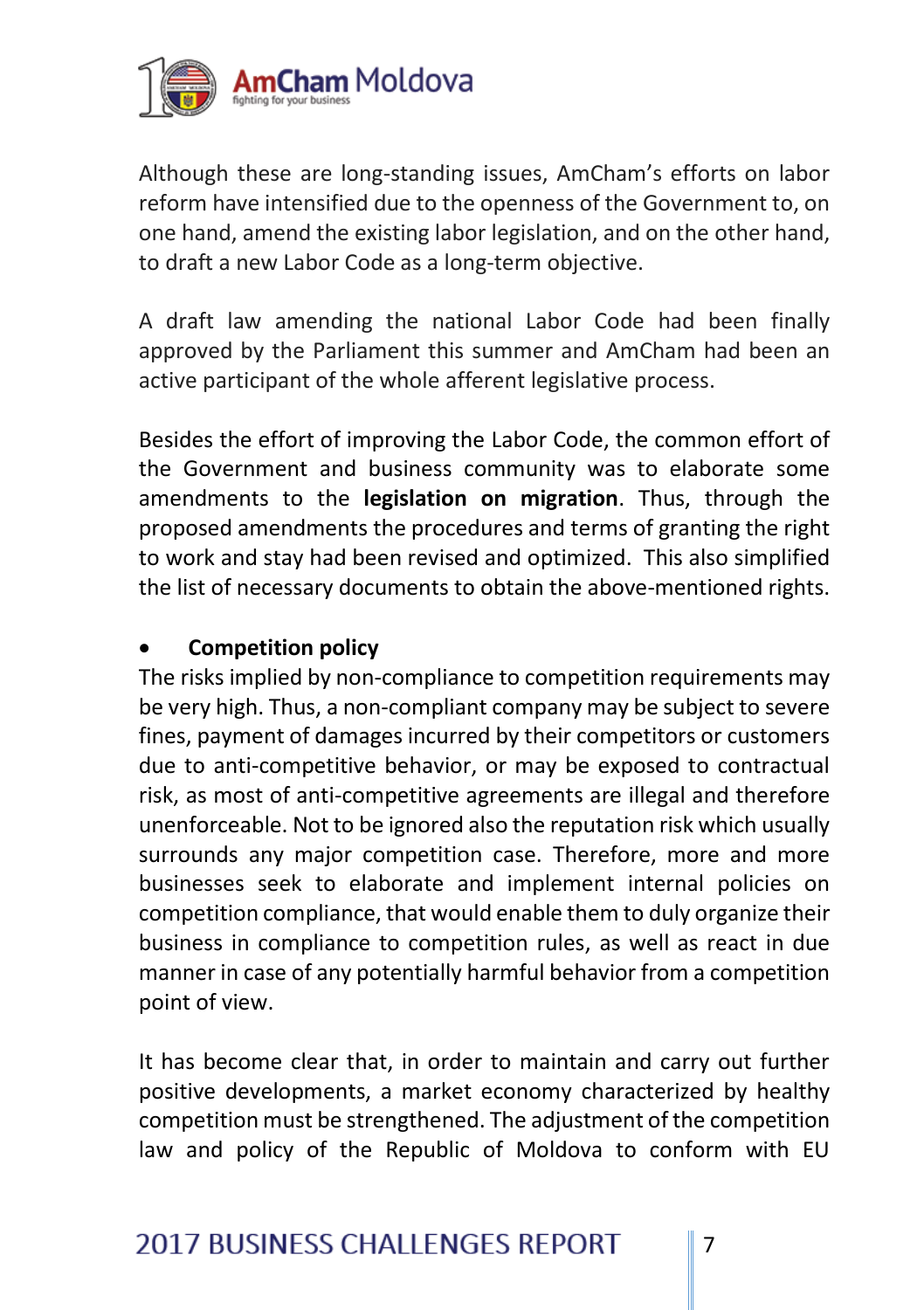

standards is a complicated and long lasting process, which must be adapted to local realities. While it is difficult to build a fully functional and modern legal system for competition overnight, some very important steps have already been taken and AmCham was part of this effort.

For the immediate future, the Competition Council must increase its technical capacity and fortify inter-institutional coordination. The competition culture must also be improved within the business community and the public at large. Additional in-depth training courses for the legal professions and business representatives are needed and the training curriculum in higher education institutions should focus more on promoting a competitive environment.

AmCham is doing both –systematically reviews competition legislation and comments on newly elaborated normative acts, but also delivers a training course to business representatives to improve compliance to competition requirements.

# **Customs policy**

Customs regulation issues continue to be on the frontline of advocacy agenda of the companies involved in cross border trade. Improper correlation between customs fines and damage caused, generates the strongest concerns of the business community.

#### *Export*

Although export customs procedures are considered to be more openly facilitated, companies experience delays and over-bureaucratization in the issuance process of certificates of origin. AEO status is not fully operational due to lack of designated lines, and proper management of the trucks queues.

#### *Import*

Among the main issues that importers complain about is the practice of applying an unjustified increase in customs value to imported goods by using reference values. This particularly concerns the invoice prices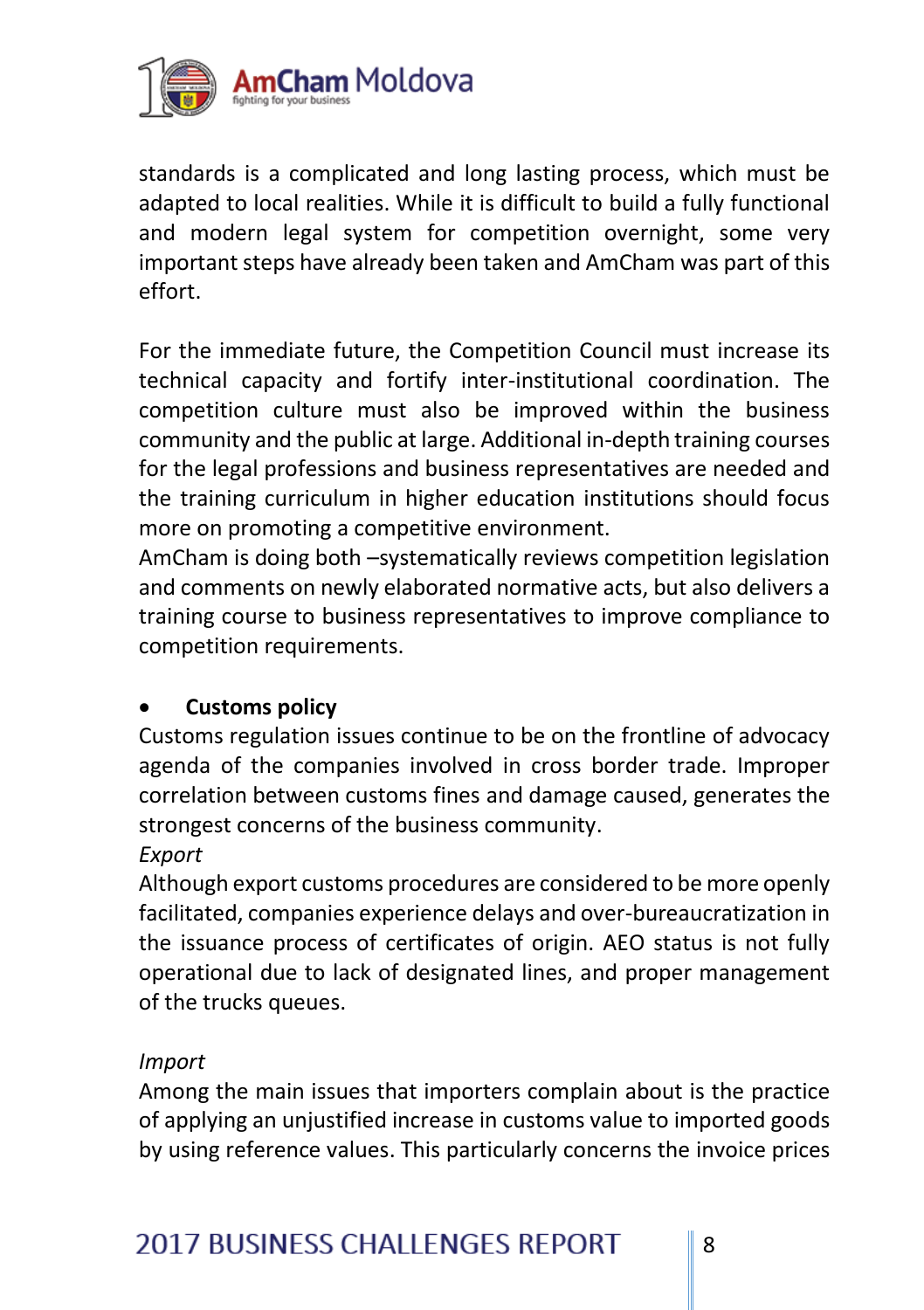

of the imported goods and the transportation costs. Non-acceptance of certificates of origin is another significant procedural obstacle related to import of goods. Lack of proper regulations for customs terminals have a significant impact on costs related to the customs clearance procedure.

Currently the Customs Service is developing a new Customs Code by transposing the Union Customs Code; the new law is planned to enter into force in 2020.

# **Personal data protection policy**

The draft amendments to the legislation on Personal Data Protection, which set high fines for businesses (up to 5,000,000 MDL) and a number of regulatory requirements, could have had significant unintended impacts on business activity. AmCham alerted the Prime Minister and Parliament about the draft legislation submitted to the Parliament and the need to revise and consult it with major stakeholders. Following negotiations and debates on the legislative amendments, AmCham contributed to the recalling of the law from the Parliament for further consultations with the business community.

Currently, AmCham is being actively involved in discussions with the Center on a series of very important amendments to the Law on Personal Data Protection.

# **Environmental Policy**

Although historically environmental legislation has not been considered as a concern for business, in the light of state commitments to implement the EU environmental law, principally new obligations are imposed on the private sector.

The implementation of extended producer's responsibility in packaging waste and electronic equipment waste dimensions generates substantial challenges for businesses, as it requires companies to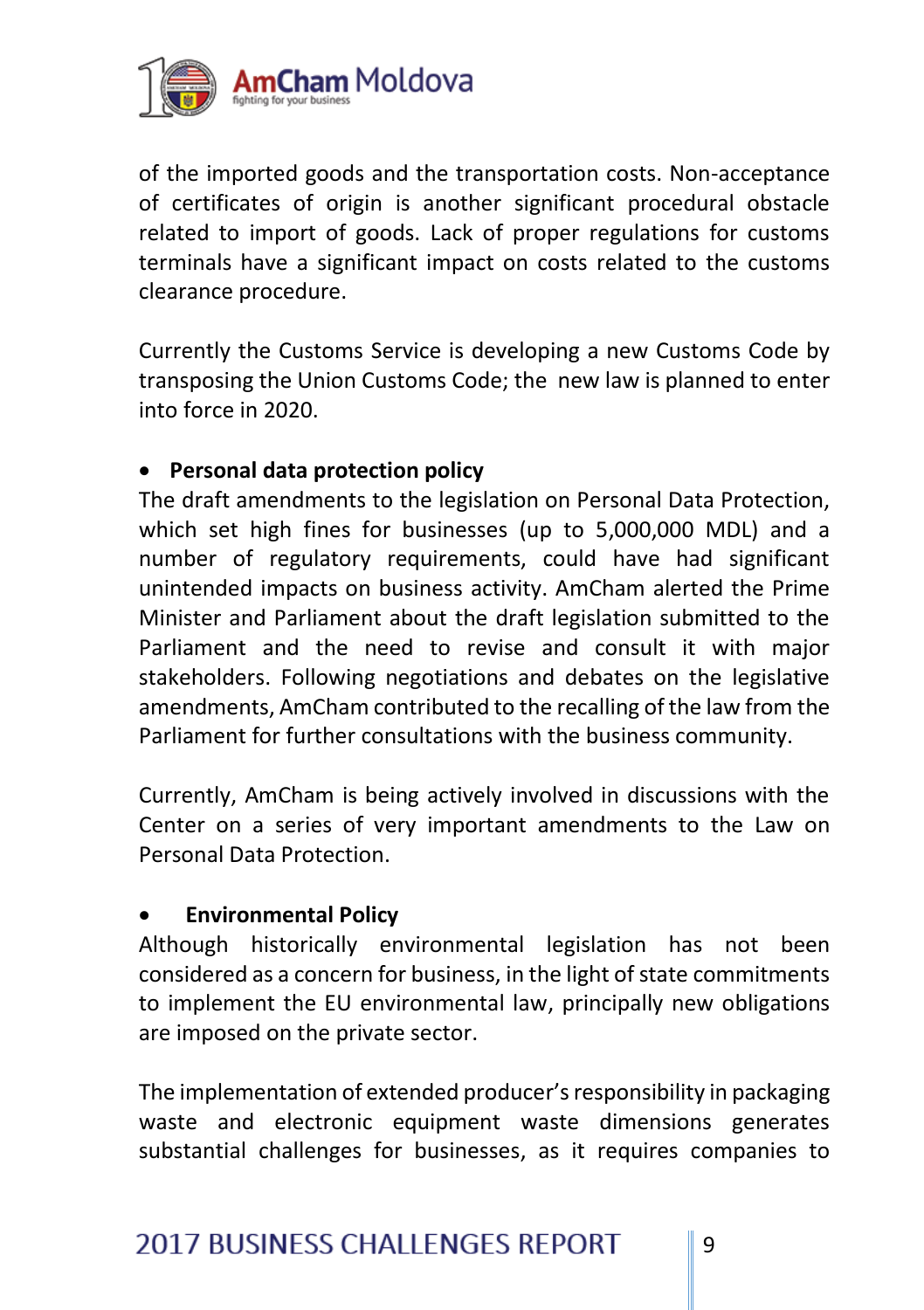

allocate capital in order to establish an infrastructure for waste collection and recycling.

Changing the rules of the game while still playing is also a common practice in this sector. Recent increases of costs for water sewage services led to detecting by AmCham of serious deficiencies of the regulatory framework such as the double-payment for discharges into the sewage system. The unexpected amendments of the provisions governing the tax on packages created significant losses for importers and some local producers, and put the existence of certain drugs on the domestic market at risk.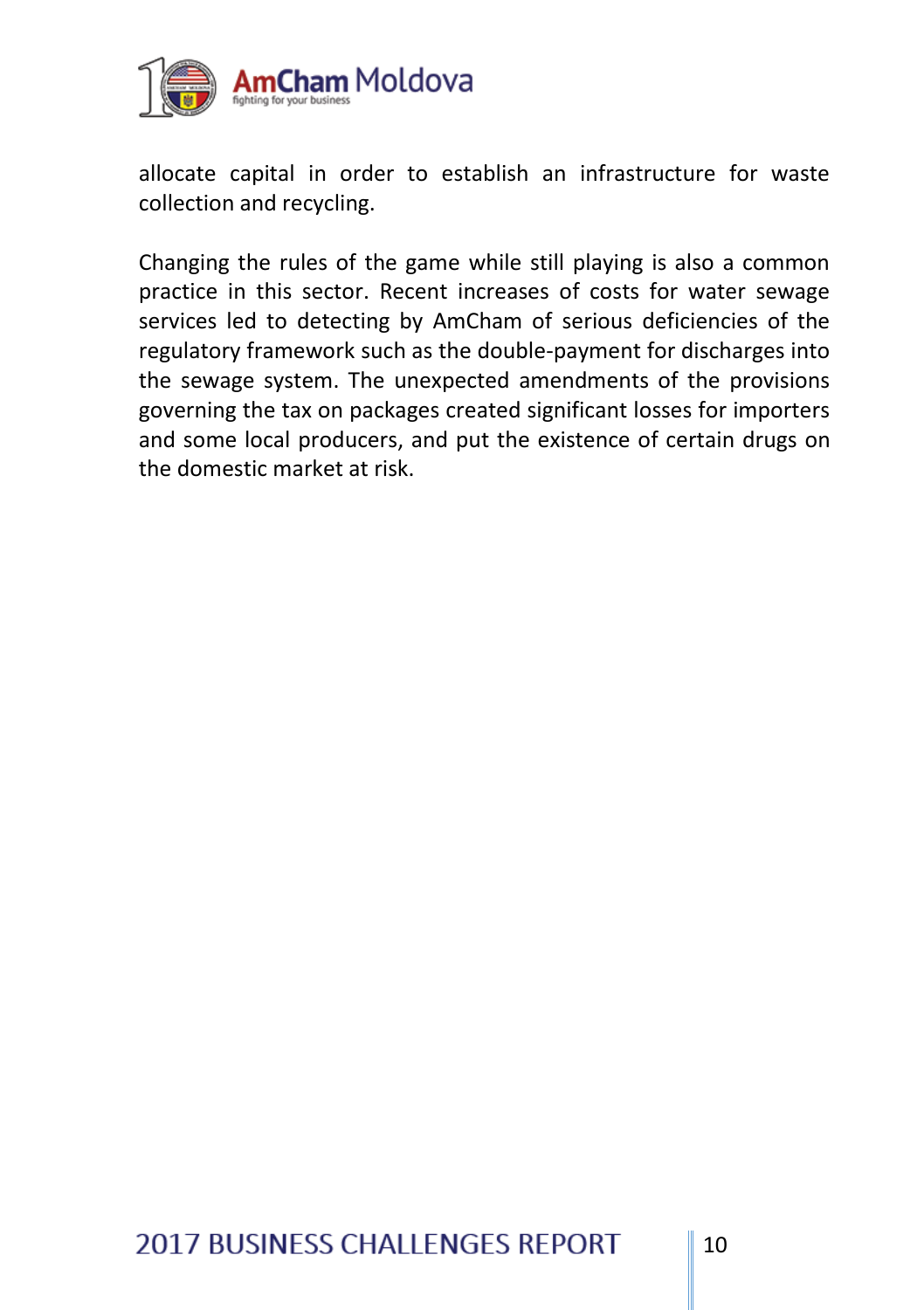

# **III. SECTOR PERSPECTIVE**

# **Financial Sector**

- **Banking**

Since the revealing of the one billion-bank fraud, the banking sector is undergoing a fundamental reform process. The jump from the BASEL I to BASEL III regulations, combined with on one hand harsher legislation on anti-money laundering and combating the financing of terrorism and, on the other hand, the strict personal data protection law, negatively impact the banks' activities. This fact is amplified by limited possibilities to grant long-term credits, as well as by the long-term resources deficit.

# - **Insurance**

The insurance sector is underdeveloped and continues to fight against unfair competition. This competition is characterized in particular by the peculiarities of joint liability of the insurers for claims payments under the Green Card insurance scheme, the use by insurers of confusing company names that are easily mistaken for worldrenowned insurance companies and the neglect of regulations on price policy on compulsory insurance and prudential rules.

Although there are commitments to implement the Solvency II measures, some action has already been taken to restore and strengthen the capacity of the regulator. Those regarding the transparency of shareholder structures are expected to enter into force in 2018; however, there remain in place further concerns regarding the transposition into national legislation of the regulations on eligibility criteria for senior management, compliance with the price policy regulations for compulsory insurance products, prudential rules, corporate governance within insurance companies and asset quality covering insurance reserves.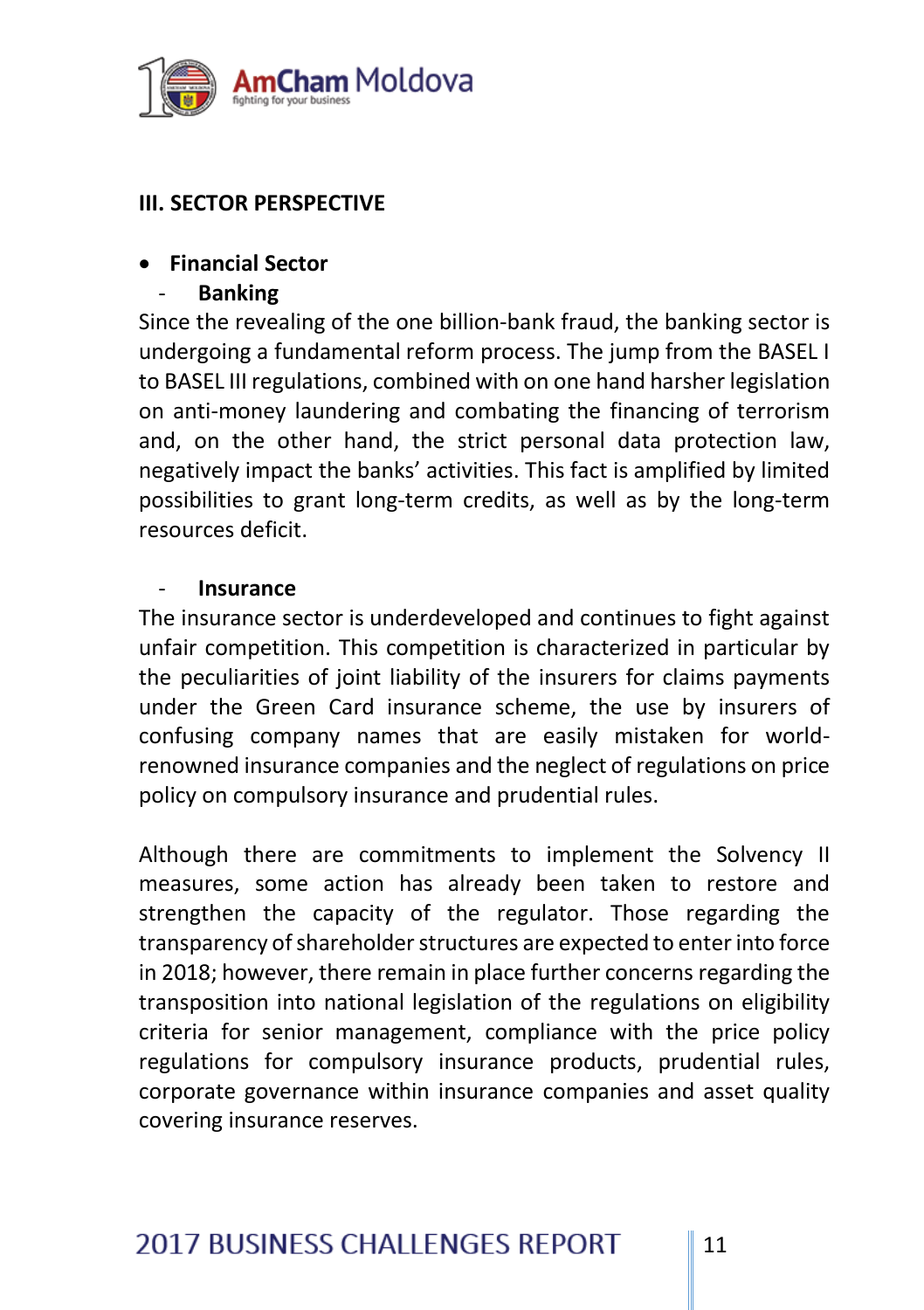

#### - **Microfinance**

The microfinance industry is characterized by a non-prudential regulatory framework that encouraged the steady development of the non-banking credit market, thus facilitating access to finance for both non-bankable households and enterprises. However, the positive trend is hindered by a poor legal regime covering lending operations, which provides leeway for unethical practices from bad-faith clients.

Currently a new law on non-banking credit organizations is under public consultations; it imposes stricter regulations towards shareholders and administrators, as well as sets capital requirements.

#### - **Leasing**

The development of the leasing market is significantly hindered by the fact that the sector does not benefit from the same facilities as those available to the banking and microfinance sectors, such as import facilities, deductibility, subsidies, etc. Although the institutional regulation of leasing companies is generally liberal, the market recovery from the 2008 crisis has been slowed down by the foggy legal framework governing the contractual aspects and frequent court litigations. All these factors combined have taken their toll, and as a result, the Moldovan leasing market has developed a strong focus on auto market products. Moreover, a current trend is the migration of leasing companies towards the lending services spectrum.

#### **Healthcare**

#### - **Pharmaceutical Legislation**

The state regulation of the pharma sector is still not meeting the requirements of transparency, predictability and dialogue between public authorities and civil society. Although a comprehensive Roadmap on pharmaceutical sector policies has been approved by the current Government, the implementation process is slow and inefficient.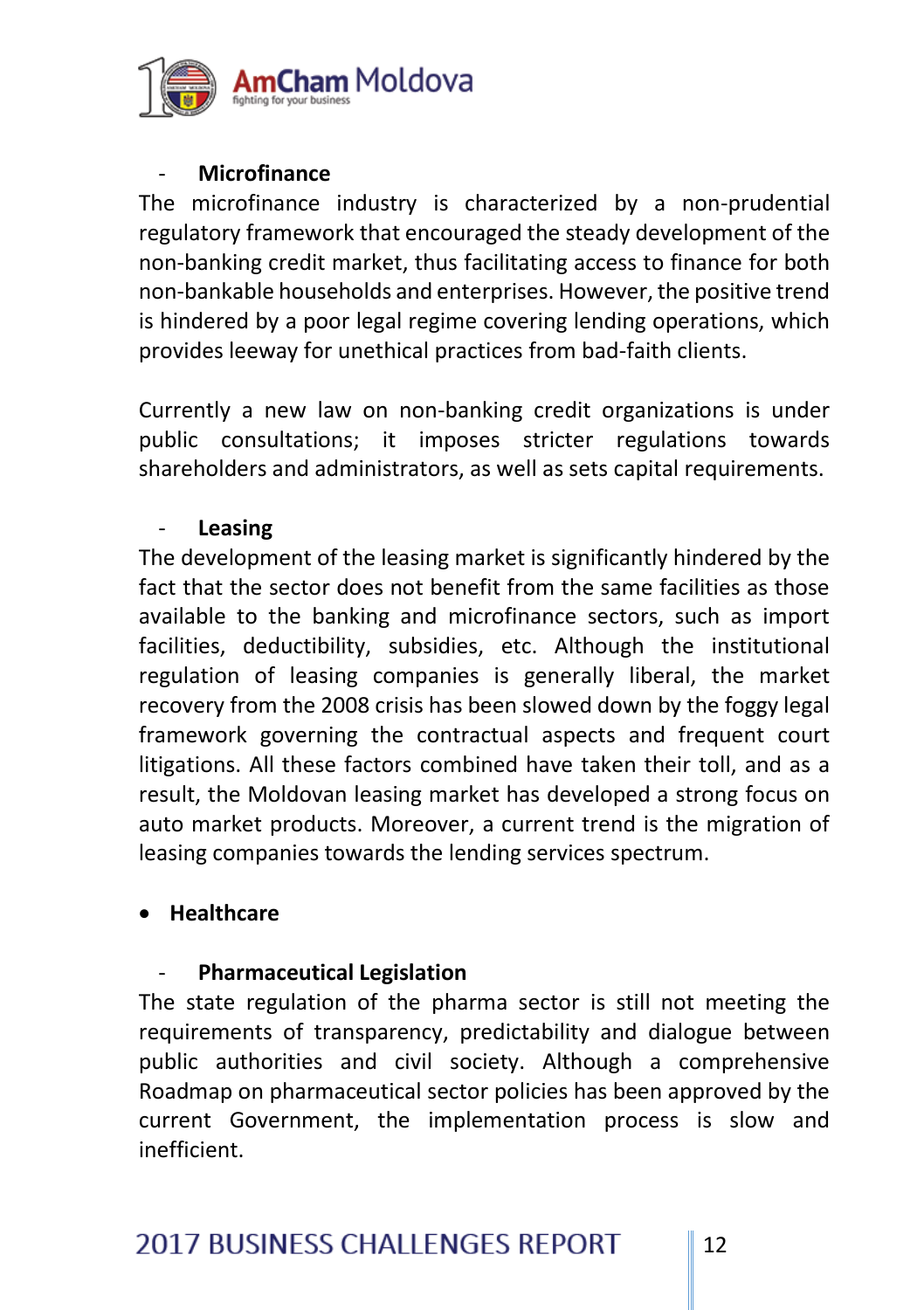

The absence of a governmental regulation on ethical drug promotion creates leeway for abusive practices since there is no framework to govern the interaction between pharmaceutical companies and healthcare professionals.

The constant supply of drugs to the national market is jeopardized by the vaguely regulated and deficient mechanism for reimbursement of medicines from public funds. Another problem in this regard consists in the disproportionately high penalties for delays, imposed on suppliers of pharmaceutical products and medical devices under public procurement contracts, making business reluctant to engage in the public acquisition system.

AmCham continues to address these matters through consistent position papers and meetings with authorities, following the common goal to ensure a population with proper access to qualitatively approved medication.

#### - **Private healthcare services**

One of the significant constraints affecting today's healthcare system is the lack of a legal framework that would enable patients to benefit from state mandatory medical insurance in private hospitals that charge higher prices for insurance-covered services. In this, the national legislation does not allow patients to share the cost of a medical service by paying directly to the provider the part of the price that exceeds the state approved fee, while still benefiting from the insurance funds for the remainder of the cost.

#### **Food safety regulations**

Within the past few years, food safety legislation has undergone an upgrade to EU standards by approximating the regulatory system to that of the European Union. Nevertheless, a proper infrastructure to